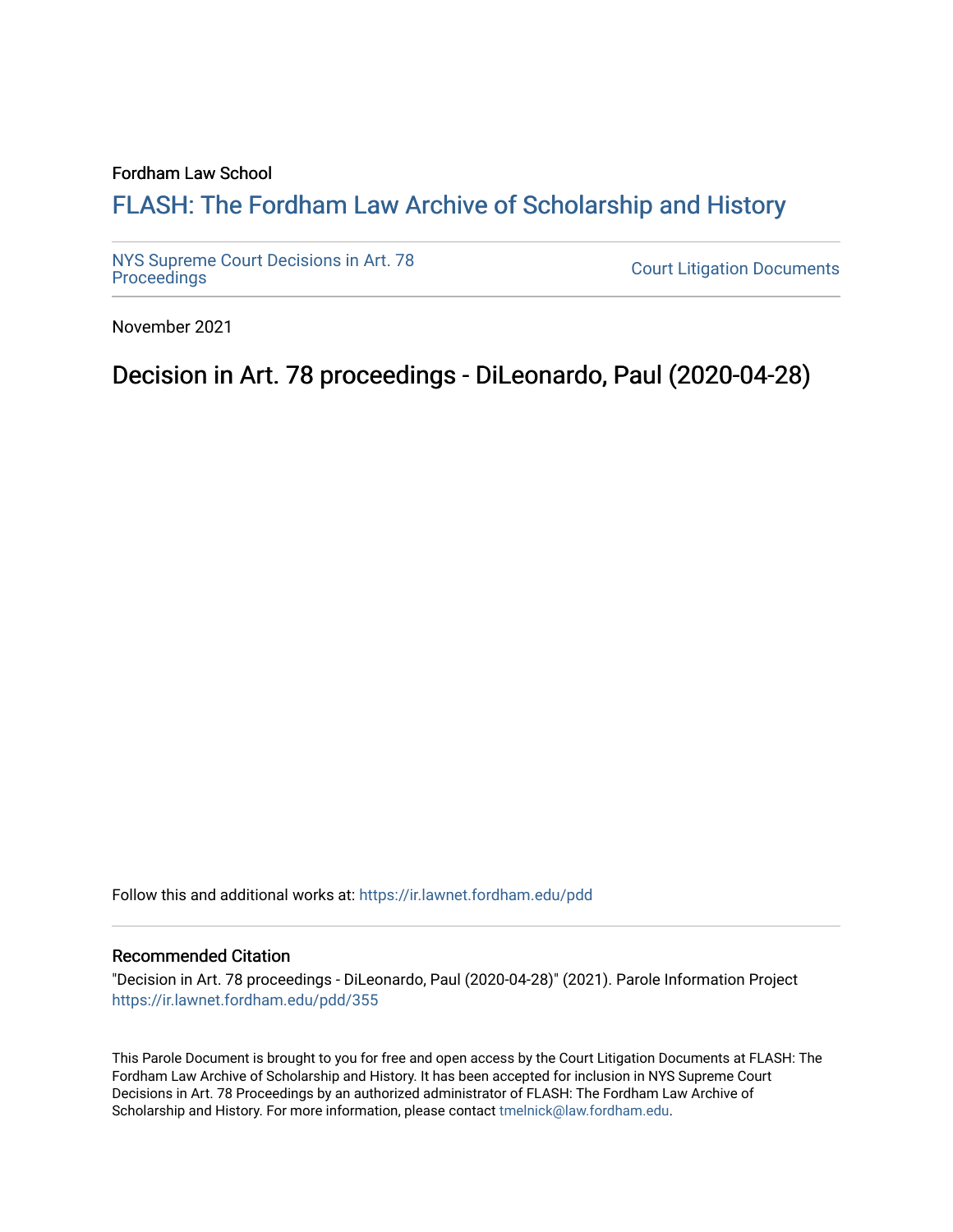## **FILED: DUTCHESS COUNTY CLERK 05/04/2020 03:27 PM** INDEX NO. 2019-54282

At the term of the Supreme Court of the State of New York, held in and for the County of Dutchess, at 10 Market Street, Poughkeepsie, 12601 on April 28, 2020.

### SUPREME COURT OF THE STATE OF NEW YORK COUNTY OF DUTCHESS

-----------------------------------------------------------------x In the Matter of PAUL DILEONARDO,

Petitioner Index No.: 54282/2019

*-against-*

TINA M. STANFORD, Chair of the (Motion Sequence 1) NEW YORK STATE PAROLE BOARD,

DECISION AND ORDER

Respondent

------------------------------------------------------------------x

Greenwald, J.

The following papers numbered 1-3 were considered by the Court in deciding Petitioner's Notice of Petition/Article 78:

| Papers                                                                                                         | Numbered |
|----------------------------------------------------------------------------------------------------------------|----------|
| Notice of Petition/Petition<br>by Kathy Manley, Esq. Attorney for Petitioner/<br>Exhibits A-F                  |          |
| Respondent's Answer and Return<br>by Jeane L. Strickland Smith, Esq., Asst. Attorney General/<br>Exhibits 1-12 |          |
| Petitioner's Reply Affirmation of Kathy Manley, Esq./                                                          |          |

### RELEVANT BACKGROUND

Petitioner files this petition pursuant to CPLR 7803, for an order vacating the Parole Board's Decision, which denied his parole release on February 20, 2019 or in the alternative an immediate de novo hearing before a Board composed of Commissioners who did not participate in the previous hearing or in the administrative appeal.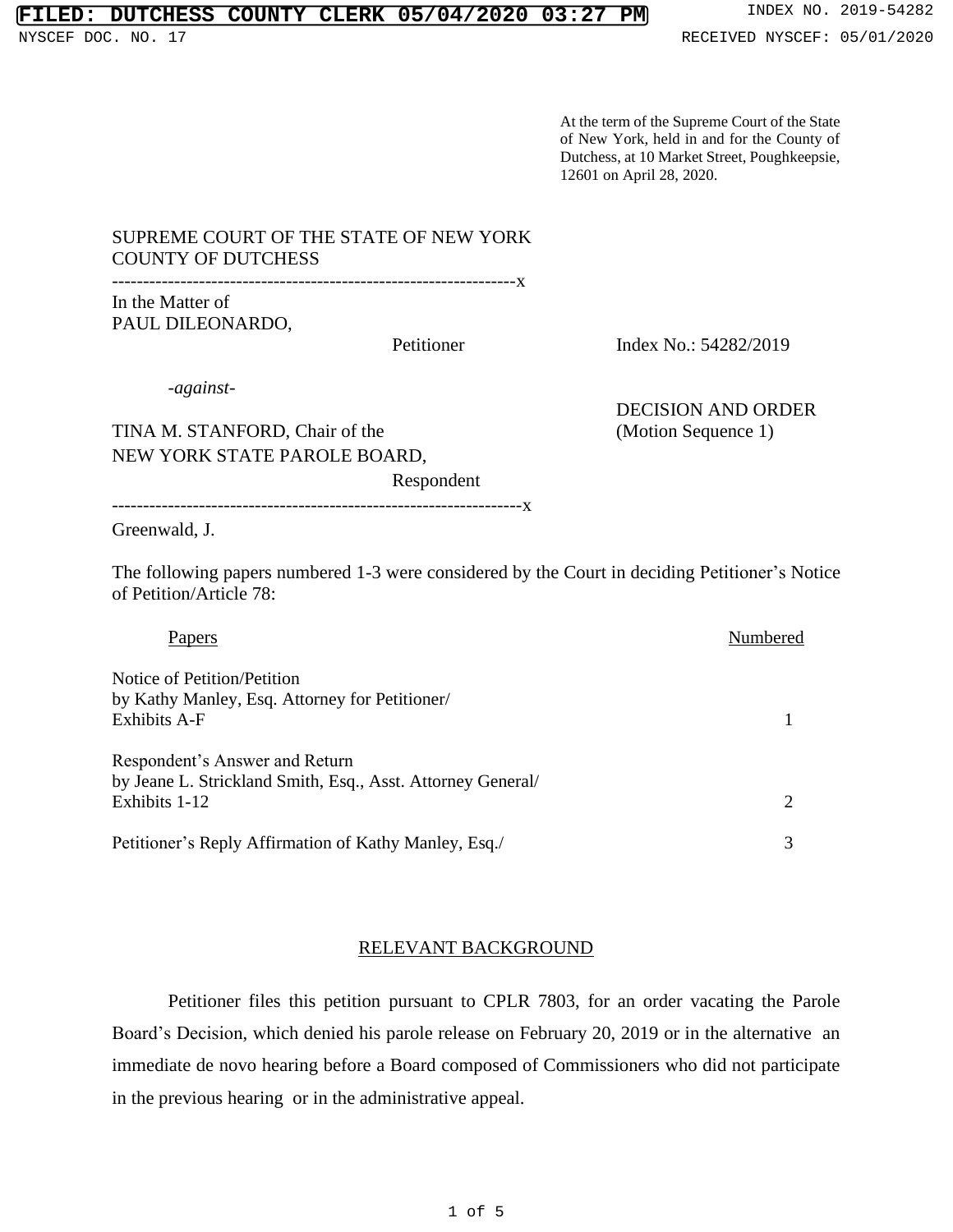Index No.: 54282-2019

Petitioner was convicted of Murder - Second Degree and sentenced to fifteen (15) years to life on May 18, 2004, by the Honorable Robert J. Hanophy. *See,* Petitioner's Petition at paragraph 2 and Petitioner's Exhibit B; *see also,* Respondent's Exhibit 2. Petitioner declares that at the hearing for parole release, Petitioner's offense was discussed *extensively*, in light of his comprehensive case plan, completion of a plethora of programs, leadership and volunteer service, commendations from various DOCCS staff, employment offers, letters of support, low COMPAS risk assessment and overall remorse. Petitioner argues that the Parole Board's denial was based solely on the circumstances of the offense without consideration of any other factors, which is unlawful and requires a de novo hearing. Petitioner also argues that the Board failed to give any detailed reasons for the denial or basis for deviating from the COMPAS assessment, which is a basis to vacate the Parole Board's Determination. Petitioner administratively appealed the determination, and the Parole Board's determination was affirmed by the Appeals Unit. Thus, Petitioner has filed this action for judicial review of the Parole Board's determination, alleging it was arbitrary and capricious. *See,* Petitioner's Petition and Petitioner's Exhibit C-F.

Respondent opposes the petition and argues that parole release is discretionary, and the Board has discretion as to the weight it gives the statutory factors considered when making a determination for release. Respondent argues that the Parole Board's decision is not based solely on the offense, as the Board considered all the statutory factors in its decision. Respondent contends that the decision was sufficiently detailed to inform the Petitioner of the reasons for the denial of parole, although it could have been more artfully written. Respondent declares that Petitioner has no constitutional right to be conditionally released on parole before the expiration of a valid sentence thus denial of parole is not tantamount to resentencing. Respondent argues that Petitioner has failed to demonstrate that the Parole Board failed to consider the statutory factors in its determination, or abused the discretion vested upon it to make such determinations that would give a basis to annul the decision. Thus, Petitioner's petition should be denied. *See,* Respondent's Answer and Return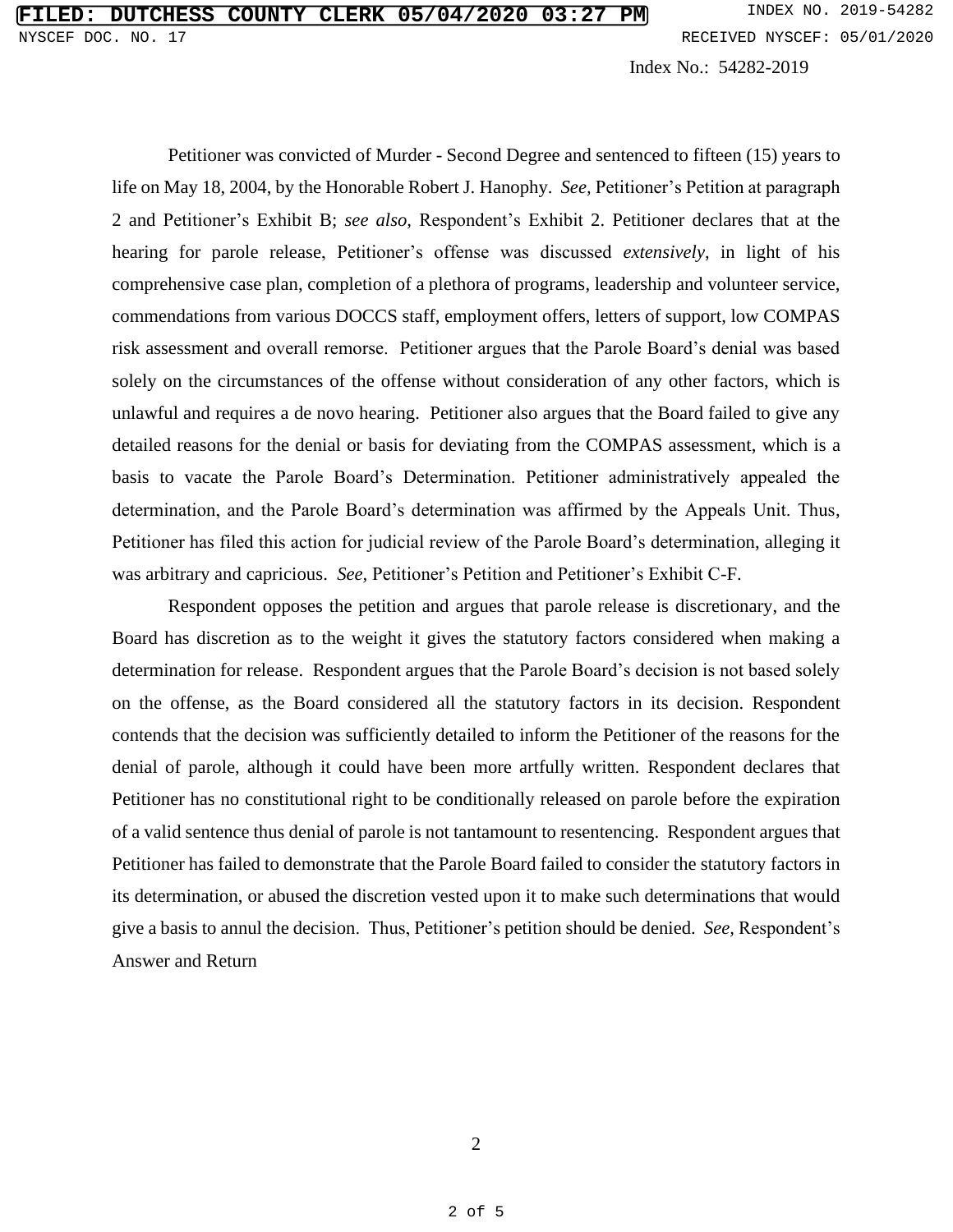Index No.: 54282-2019

#### **DISCUSSION**

In New York, the Parole Board holds the power to decide whether to release a sentenced prisoner on parole. These decisions are within the Board's discretion, and such discretion is structured by the Board's use of guidelines. When the Parole Board's decisions are made in accordance with statutory requirements, the decisions are not subject to judicial review. However, the judicial review of parole board determinations is narrowly circumscribed and may only be set aside where it evinces irrationality bordering on impropriety. See, Ferrante v Stanford, 172 A.D. 3d 31, 37 (2<sup>nd</sup> Dept. 2019); see also, <u>Matter of Ganci v Hammock</u>, 99 A.D.2d 546, 547 (2<sup>nd</sup> Dept. 1984).

Pursuant to Executive Law §259-i, discretionary release on parole shall not be granted merely as a reward for good conduct or efficient performance of duties while confined but after considering if there is a reasonable probability that, if such inmate is released, he will live and remain at liberty without violating the law, and that his release is not incompatible with the welfare of society and will not so deprecate the seriousness of his crime as to undermine respect for law. The Board must consider the eight factors identified in the statute when making its determination. *See,* Executive Law §259-i (2) (c) (A).

Although it is well settled that qualified risk and needs assessments are instruments utilized in making parole determinations, these instruments do not supercede the independent discretionary authority of the Parole Board. Thus, while the Parole Board is required to consider the COMPAS instrument when exercising its discretionary authority to determine whether or not petitioners should be released from DOCCS custody it is not bound by the quantified results of the COMPAS assessment and is free to grant or deny parole based upon its independent assessment of the factors set forth in Executive Law  $\S259-i(2)(c)(A)$  including, the nature of the crimes underlying Petitioner's incarceration. It is well settled that the Parole Board may not deny an inmate parole based solely on the seriousness of the offense. Nonetheless, the weight accorded to any particular factor is solely within a Parole Board's discretion. *See,* In re Williams, 49 Misc. 3d 732, 743 (Franklin County Sup. Ct. 2015) and Matter of Rabenbauer v New York State Dept. of Corrections and Community Supervision, 46 Misc. 3d 603, 606 (Sullivan County Sup. Ct 2014); *see also,* Ferrante v Stanford, 172 A.D. 3d 31, 37 (2<sup>nd</sup> Dept. 2019).

3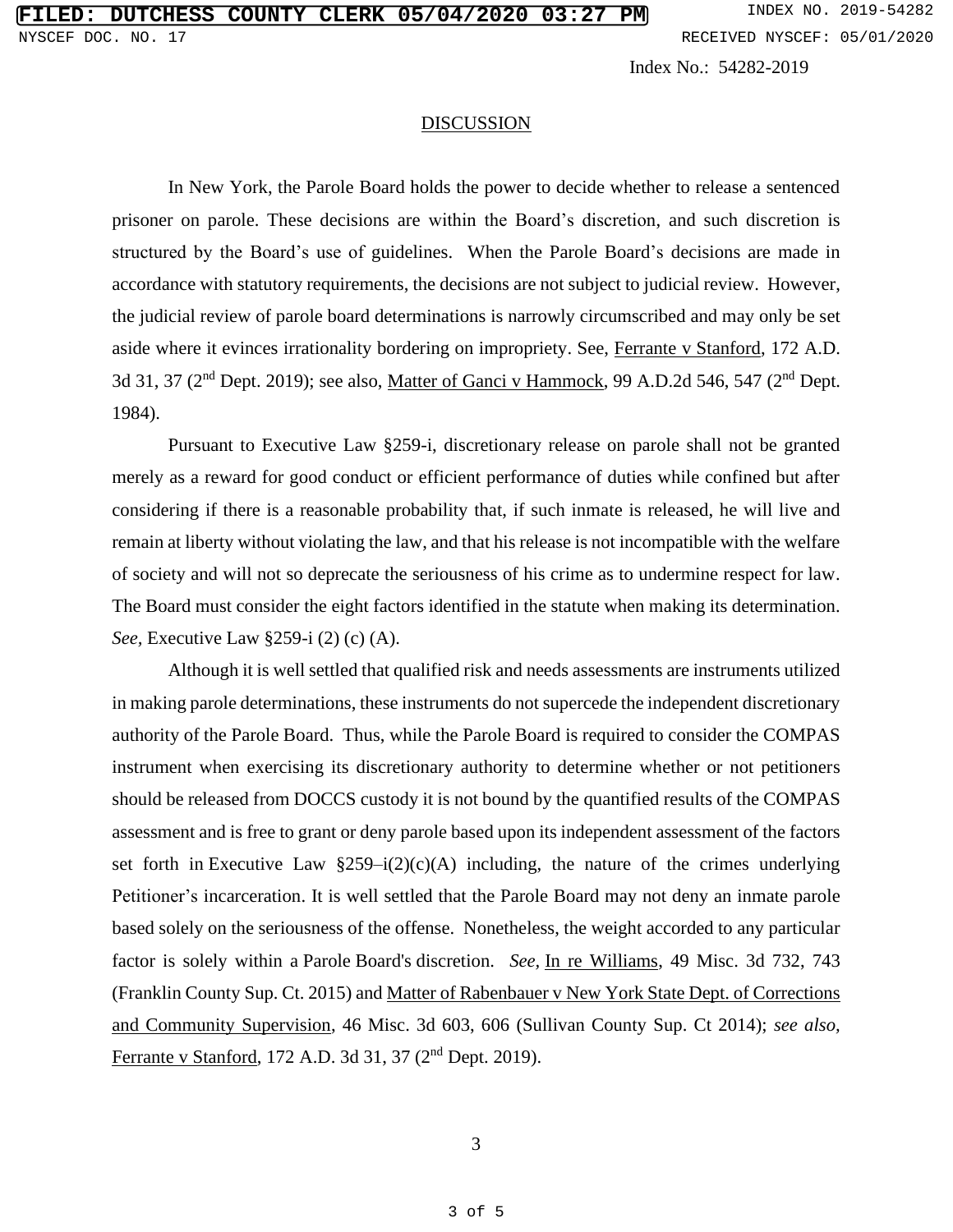Index No.: 54282-2019

Although the Parole Board need not expressly discuss each of these factors in its determination, it is required to inform the inmate in writing of the factors and reasons for the denial of parole, and such reasons shall be given in detail and not in conclusory terms. However, it is the Petitioner's burden to demonstrate that the Parole Board failed to consider the statutory factors set forth in Executive Law §259–i, and the denial was based solely on the seriousness of his crime; moreover, that the Parole Board's determination otherwise evinced irrationality bordering on impropriety. *See,* Matter of Goldberg v New York State Bd. of Parole, 103 A.D. 3d 634, 635 (2<sup>nd</sup> Dept. 2013); see also, Matter of Malone v Evans, 83 A.D. 3d 719 (2<sup>nd</sup> Dept. 2011).

Here, the Parole Board appears to have considered the relevant factors and conclude that there is more work for Petitioner to do regarding Petitioner's anger issue, the issue deemed to be a significant factor in the underlying offense, and as such it would be inappropriate to release Petitioner, as to do so would deprecate the serious nature of the crime and undermine respect for the law. *See,* Petitioner's Exhibit A.

There is a rational basis for the Parole Board's decision. While it is understandable that Petitioner desires a more in-depth analysis of how the Board made its determination, this Court cannot deem that it is statutorily required. The determination is written in the simplest form, but it is not in conclusory terms. The decision demonstrates consideration of the Petitioner's adjustments, accomplishments, commendations, COMPAS risk assessment, as well as the opposition to the Petitioner's release and the seriousness of the offense. The weight given to each factor lies within the discretion of the Parole Board and the Board is not required to weigh the factors equally or by any prescribed formula.

An Article 78 reviewing court must not substitute its judgment for the judgment of an administrative agency whose actions it is reviewing unless the agency's decision is arbitrary and capricious. The Court of Appeals held that arbitrary action is without sound basis in reason and is generally taken without regard to the facts. Moreover, once it has been determined that an agency's conclusion has a sound basis in reason the judicial function is at an end. *See,*  Matter of D.S. v Hogan, 22 Misc. 3d 527, 537 (New York County Sup. Ct. 2008). To that extent, and based upon the foregoing reasons, this Court finds that the Parole Board's determination to deny Petitioner parole release was not arbitrary and capricious, thus Petitioner's petition is **denied.**

4